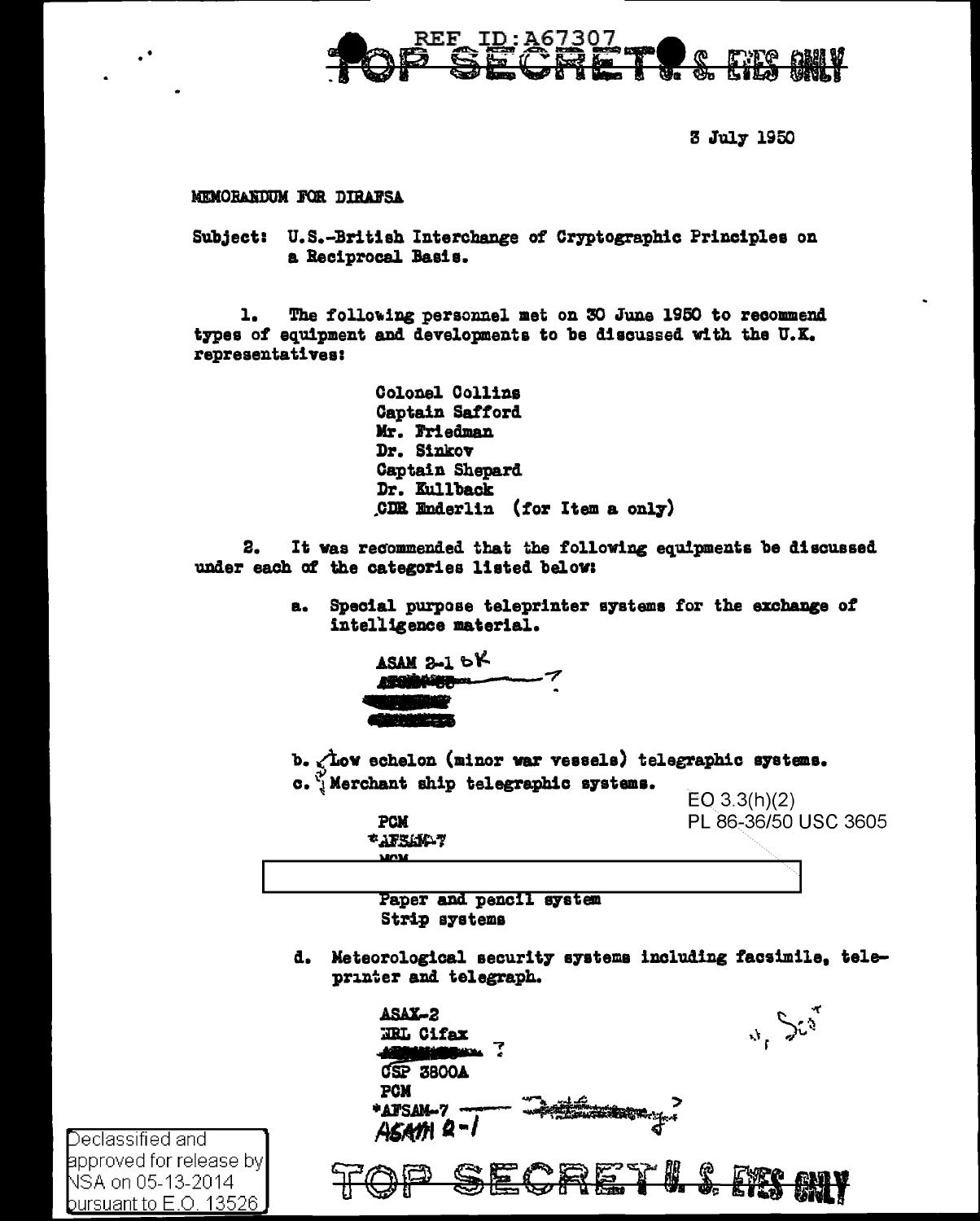

Mr Septi - 11 e. Voice security systems for tactical purposes.

 $T-9$  $Y-4$ Buker low-echelon ciphony system

\*These, items were considered applicable but it was A generally agreed that they should not be ofsciented to U.K

3. It is recommended that the above list and agenda of equipment to be discussed be submitted to AFSAC and at that time ask that two representatives from each Service be designated to attend the conference.

S. P. COLLINS Colonel, Signal Corps Deputy Director, AFSA

- 2 Incls
	- 1. Memo to OOA from 14 dated
		- 22 June, subject as above.
	- 2. Brief description of equipments

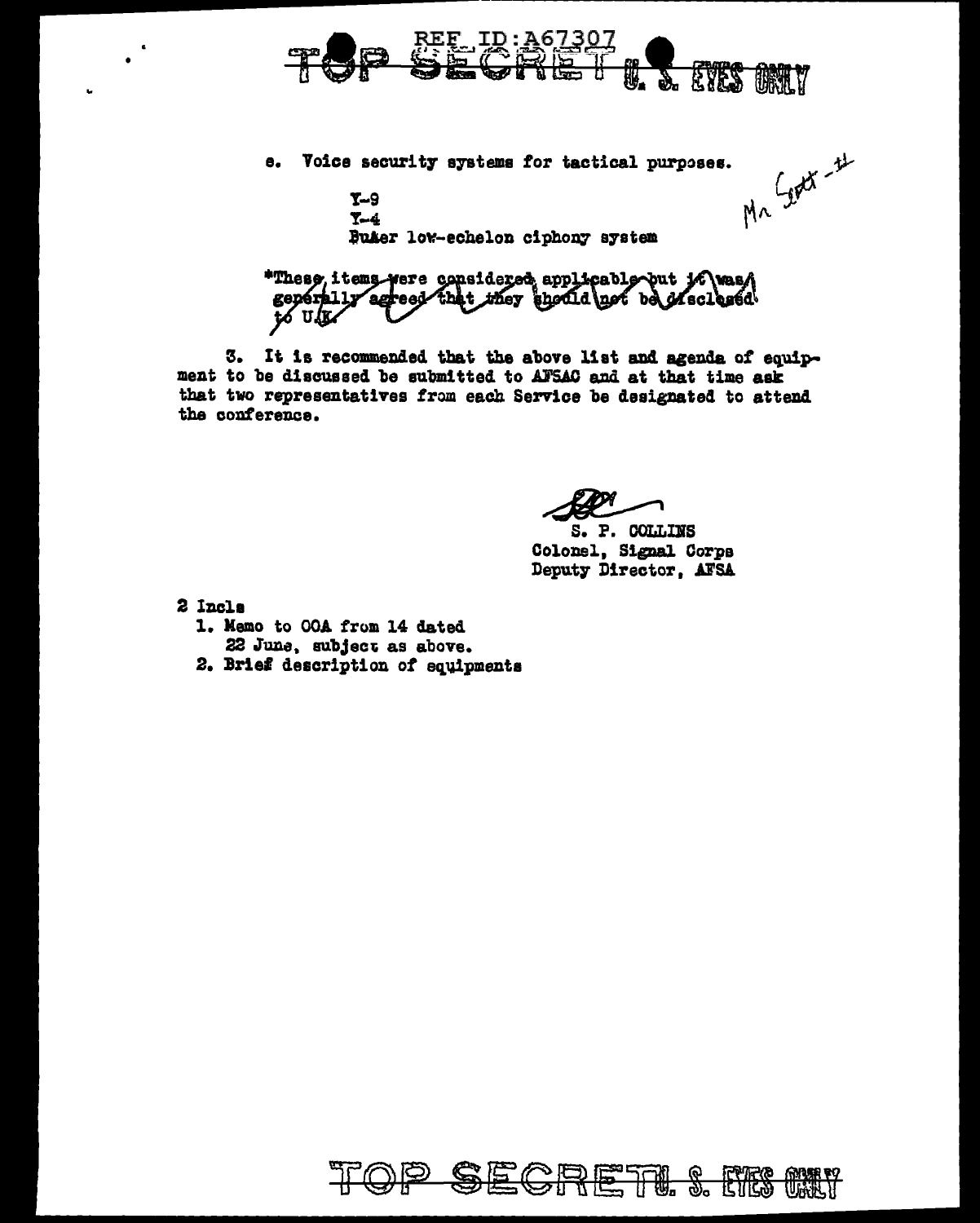## SECRET

å.  $\mathbf{R}$ 

 $\tilde{\phantom{a}}$ 

| <b>SERVICE</b>                | SHORT TITLE       | <b>DESCRIPTION</b>                                                                                              |
|-------------------------------|-------------------|-----------------------------------------------------------------------------------------------------------------|
| $\mathbf{(\mathbf{\Lambda})}$ | <b>ASAM 2-1</b>   | Teletype cipher device used with 131B2 subset<br>table. Modified Army ASAM-1 or Navy OSP-1500.                  |
| $\mathbf{A}$                  | <b>AFSAM 7</b>    | Converter MX-507()/U. Low echelon, electro-<br>mechanical off-line cipher equipment.                            |
| $(\Lambda)$                   | <b>AFSAM 9</b>    | General purpose teletype cipher machine.                                                                        |
| $\mathbf{L}$                  | <b>AFSAN-15</b>   | Fully synchronous teletype cipher machine for<br>aircraft movement system.                                      |
| $(\mathbf{N})$                | AFSAM-33          | Teletype cipher equipment, off line.                                                                            |
| $\mathbf{A}$                  | ASAX <sub>2</sub> | Facsimile security equipment for enciphering<br>weather maps.                                                   |
| $(\mathbf{X})$                | <b>OSP 3800A</b>  | Modified CSP-3800 to provide encipherment of<br>digits for weather traffic.                                     |
| $(\mathbf{N})$                | <b>MCM</b>        | Mechanical Cipher Machine for low echelon literal<br>requirements.                                              |
| (Y)                           | <b>PCM</b>        | Portable Cipher Machine for low echelon use where<br>electrical power is available.                             |
| $\mathbf{A}$                  | $T - 9$           | Staff level ciphony system to provide speech<br>security over short circuits serving various Staff<br>Commands. |
| $\mathbf{(\Delta)}$           | $Y-4$             | Low echelon speech security system.                                                                             |
| $(\mathbf{x})$                | <b>NRL Cifax</b>  | Facsimile security equipment for the encipherment<br>of weather maps.                                           |

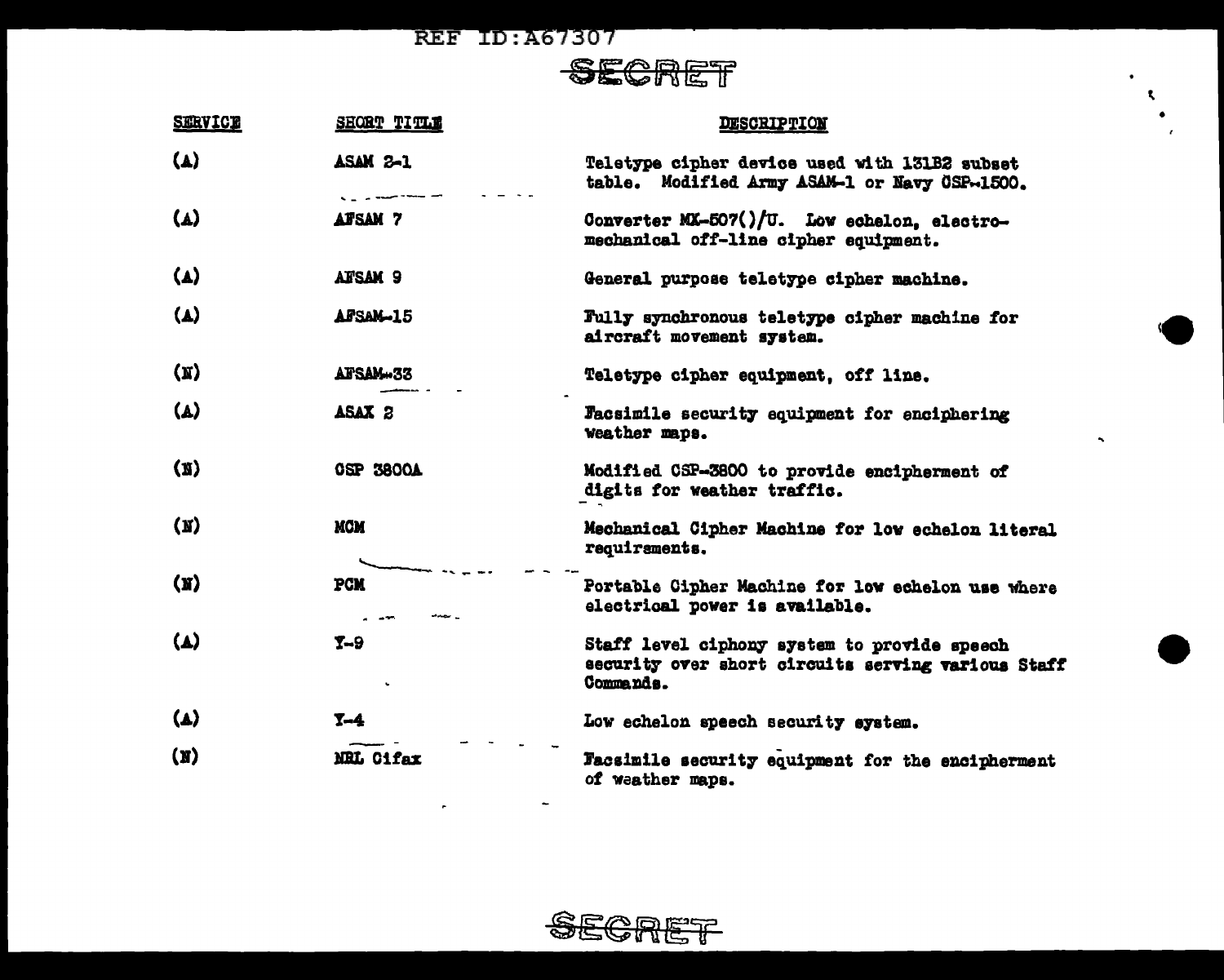ID:A67307 Office Memorandum UNITED STATES GOVERNMENT DATE:  $3$  feen TO **FROM** SUBJECT: Cegenda for US P Conference I will have If you Lonferees made up for yo yes - I think, however, this matter will have to Gecoordinated with JCEC - or post why tear Technical Committee in order tree HF 5AP inate with the Services. In any case, I have Tatwo agenda to the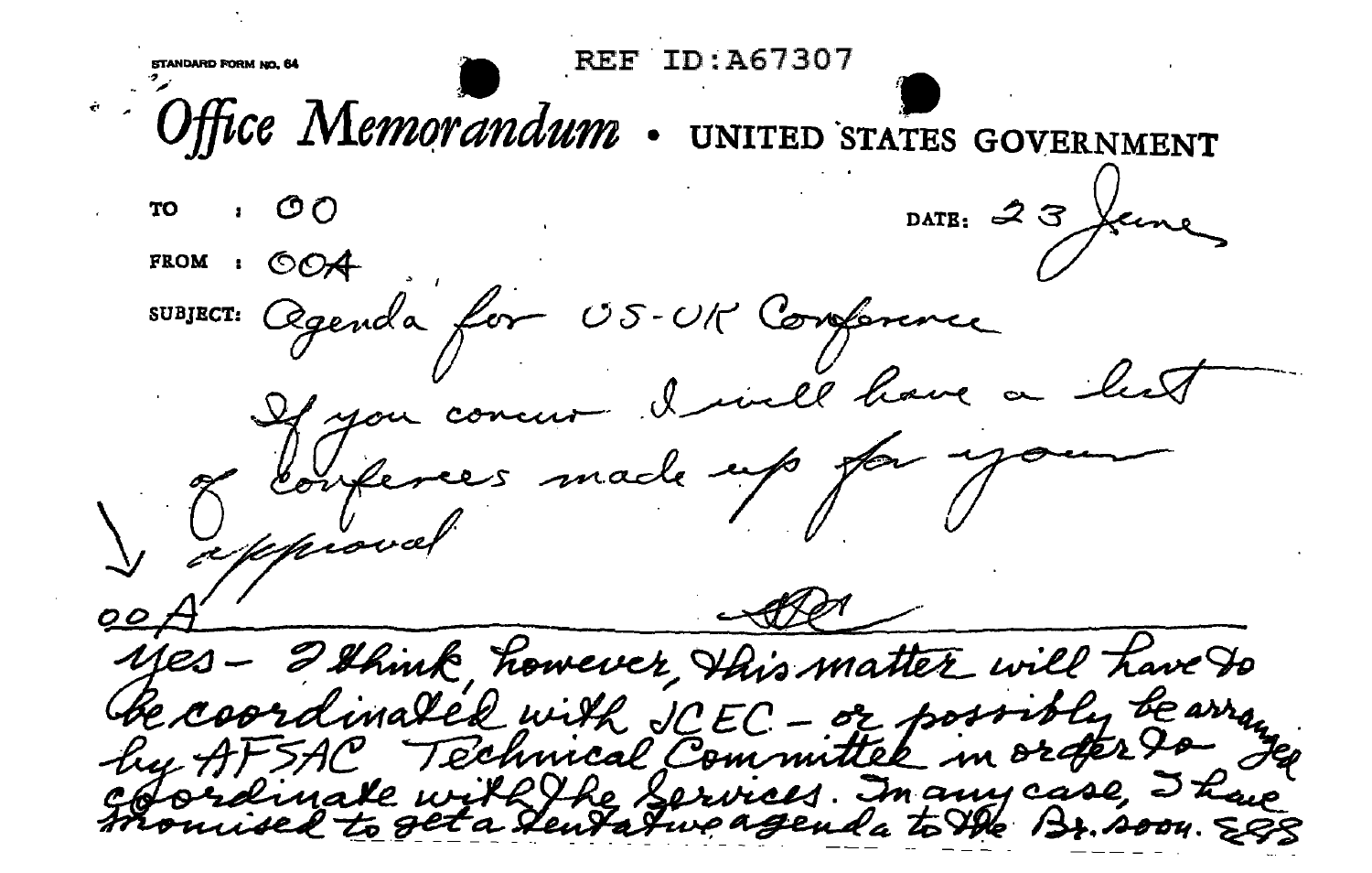| <b>I NAME OR TITLE</b>                                                                                                                                                                                                                                                                                                                                                                                                                                                                                                                                                                                                                                                                                                                                                                                                                                                                                                       | <b>INITIALS</b> | <b>CIRCULATE</b>                            |
|------------------------------------------------------------------------------------------------------------------------------------------------------------------------------------------------------------------------------------------------------------------------------------------------------------------------------------------------------------------------------------------------------------------------------------------------------------------------------------------------------------------------------------------------------------------------------------------------------------------------------------------------------------------------------------------------------------------------------------------------------------------------------------------------------------------------------------------------------------------------------------------------------------------------------|-----------------|---------------------------------------------|
| Col. Collins                                                                                                                                                                                                                                                                                                                                                                                                                                                                                                                                                                                                                                                                                                                                                                                                                                                                                                                 |                 |                                             |
| ORGANIZATION AND LOCATION<br><b>OOA</b>                                                                                                                                                                                                                                                                                                                                                                                                                                                                                                                                                                                                                                                                                                                                                                                                                                                                                      | <b>DATE</b>     | <b>COORDINATION</b>                         |
| $\mathbf{z}$                                                                                                                                                                                                                                                                                                                                                                                                                                                                                                                                                                                                                                                                                                                                                                                                                                                                                                                 |                 | <b>FILE</b>                                 |
|                                                                                                                                                                                                                                                                                                                                                                                                                                                                                                                                                                                                                                                                                                                                                                                                                                                                                                                              |                 | <b>INFORMATION</b>                          |
| 3                                                                                                                                                                                                                                                                                                                                                                                                                                                                                                                                                                                                                                                                                                                                                                                                                                                                                                                            |                 | <b>NECESSARY</b><br><b>ACTION</b>           |
|                                                                                                                                                                                                                                                                                                                                                                                                                                                                                                                                                                                                                                                                                                                                                                                                                                                                                                                              |                 | <b>NOTE AND</b><br><b>RETURN</b>            |
| 4                                                                                                                                                                                                                                                                                                                                                                                                                                                                                                                                                                                                                                                                                                                                                                                                                                                                                                                            |                 | <b>SEE ME</b>                               |
|                                                                                                                                                                                                                                                                                                                                                                                                                                                                                                                                                                                                                                                                                                                                                                                                                                                                                                                              |                 | <b>SIGNATURE</b>                            |
| 1. Herewith draft agenda you requested in your<br>memo of 14 June 1950.                                                                                                                                                                                                                                                                                                                                                                                                                                                                                                                                                                                                                                                                                                                                                                                                                                                      |                 |                                             |
| 2. I have made no recommendations as to the<br>specific machines, devices, or systems to be disclosed,<br>because I feel that that should be the first job of<br>the U.S. representatives to decide on in their pre-<br>conference meetings. I suggest that the U.S.<br>representatives be nominated as per par. 4 of my cover-<br>ing memo, that they be directed to examine the draft<br>agenda, make any recommendations for addition or<br>deletions therein, and that they then submit for your<br>approval a list of specific U.S. machines, devices,<br>systems, principles, and/or components to be disclosed<br>and discussed in BR-US conferences. That list need<br>not accompany our proposed Agenda when the latter is<br>forwarded to the British.<br>I presume that U.S. representatives will.<br>include personnel from AFSA, from the three Service<br>Cryptologic Organizations, and from the Army (Signal | (over)          |                                             |
| FROM NAME OR TITLE<br>W. F. Friedman                                                                                                                                                                                                                                                                                                                                                                                                                                                                                                                                                                                                                                                                                                                                                                                                                                                                                         |                 | $22^{\epsilon}$ June 50<br>TELEPHONE<br>455 |

 $\sim$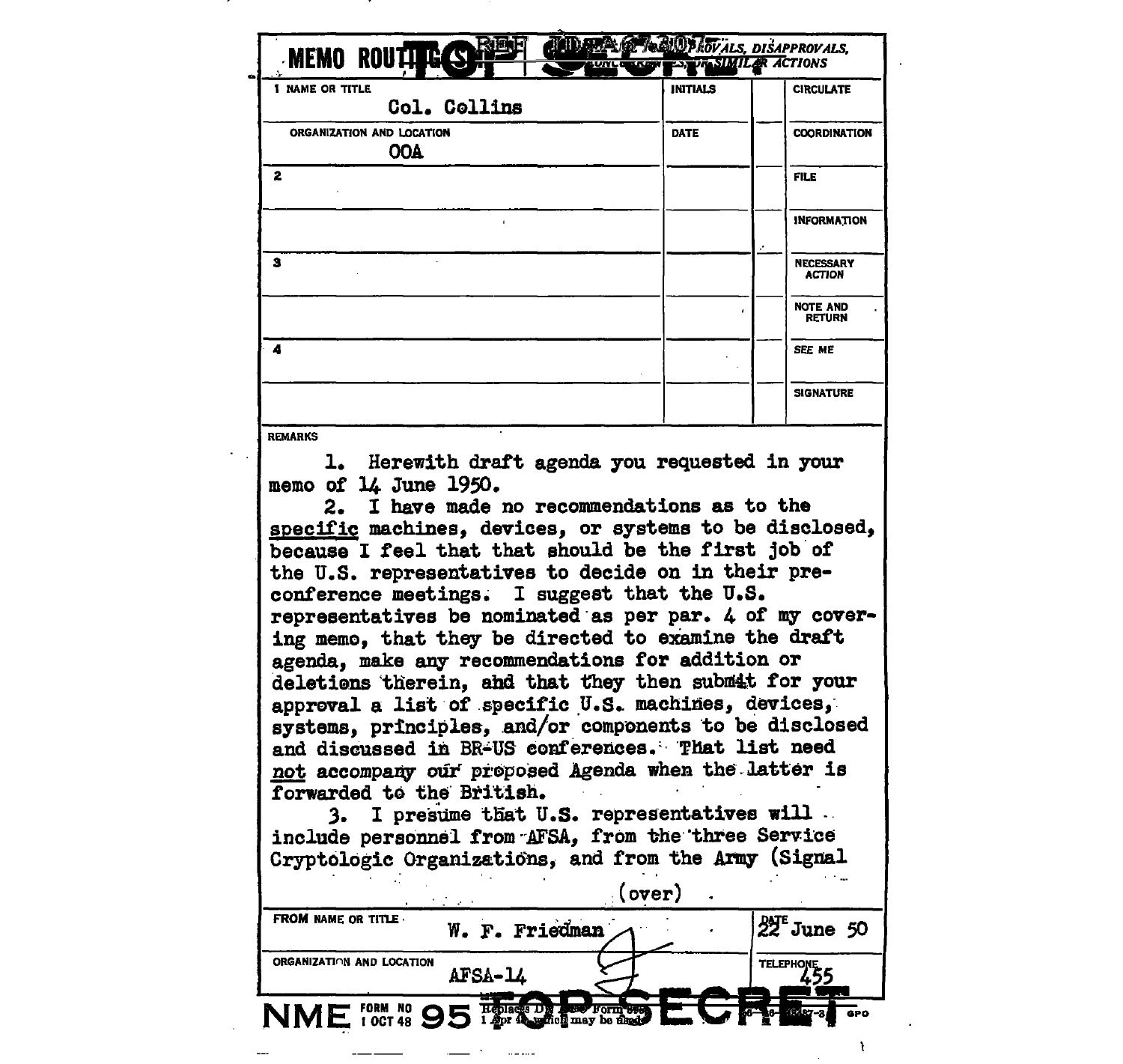Corps), the Navy (Naval Communications) and the Air Force (Air Communications). In the case of item la of the Agenda, AFSA representatives must include people who can present the interests of AFSA-02 and AFSA-13. In the case of item ld, it is possible that there may have to be people who can present the interests of the meteorological agencies of the Services, but this can be ascertained later.  $\mathcal{O}(\mathcal{O}_\mathcal{A})$  , and  $\mathcal{O}(\mathcal{O}_\mathcal{A})$ 

4. AFSA-14 will be glad to coordinate the preparation of recommendations for nominations of U.S. representatives.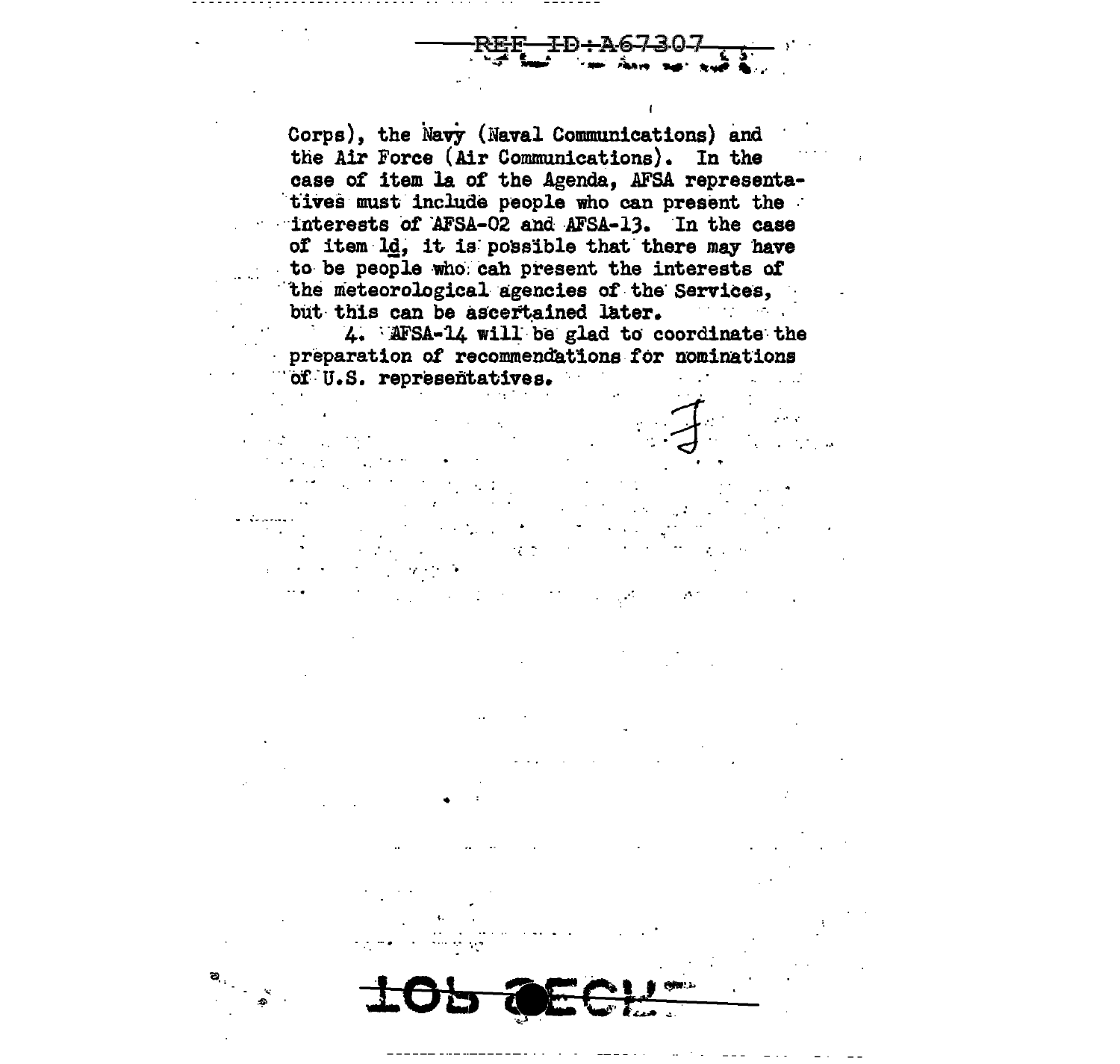**REF ID:A6730** THE ETS ONLY SECF

 $e^{\frac{1}{2}x}$ 

MEMORANDUM 22 June 1950

TO: AFSA-OOA

FROM: AFSA-14

Subject: U.S.-British Interchange of Cryptographic Principles on a Reciprocal Basia

Reterence: OOA Memo to AFSA-14 dated l4 June 1950

1. Attached is a tentative agenda for the subject conference as requested by reference.

2. *It* completeq tree discussion on the part *ot* the u.s. conferees is permitted on the five subjects, the deliberations of the conference will almost certainly spread to virtually all U.S. cryptographic principles and equipments now under development or in the idea stage at AFSA. For example, a complete discussion on the first item, special purpose teleprinter systems for the exchange of intelligence material, might well involve the ASAM-9 and the ASAM-15. The second item, minor war vessels systems, might imrolve a discussion of the PCM and the ASAM-7. If the ASAM-7, 9 or 15 are discussed, then the 36-point rotor and the re-entry principle have to be disclosed. Another example is in the case of ciphony equipment. Our knowledge on ciphony systems for tactical use comes in a large part from higher level developments which are not on the agenda. In short, if this is to be a limited conference, as intended by the U.S., then the limitations must be clearly defined. The only possible or practicable way to do this would be to require the U.S. conferees to confine their discussions to specific equipments, without going into or giving background reasoning if the latter involves ideas not to be disclosed. The specific equipments and ideas to be disclosed and those to be withheld must be clearly set forth prior to the conference.

3. From a purely technical viewpoint, *ot* course, a very strictly limited conference is much less satisfactory than a completely unlimited one. A more serious consideration, it the conference is to be verylimited, is that the U.S. may be put into an embarrassing position at a later date if the British should adopt soma *ot* the U.S. developments disclosed at this conference, while the U.S. subsequently chooses to adopt equipments withheld. For this reason, it would be advisable to inform the British that the U.S. is not committing itself' to utilize any of the equipments now under development which are being disclosed.

SECRET I. & MC MI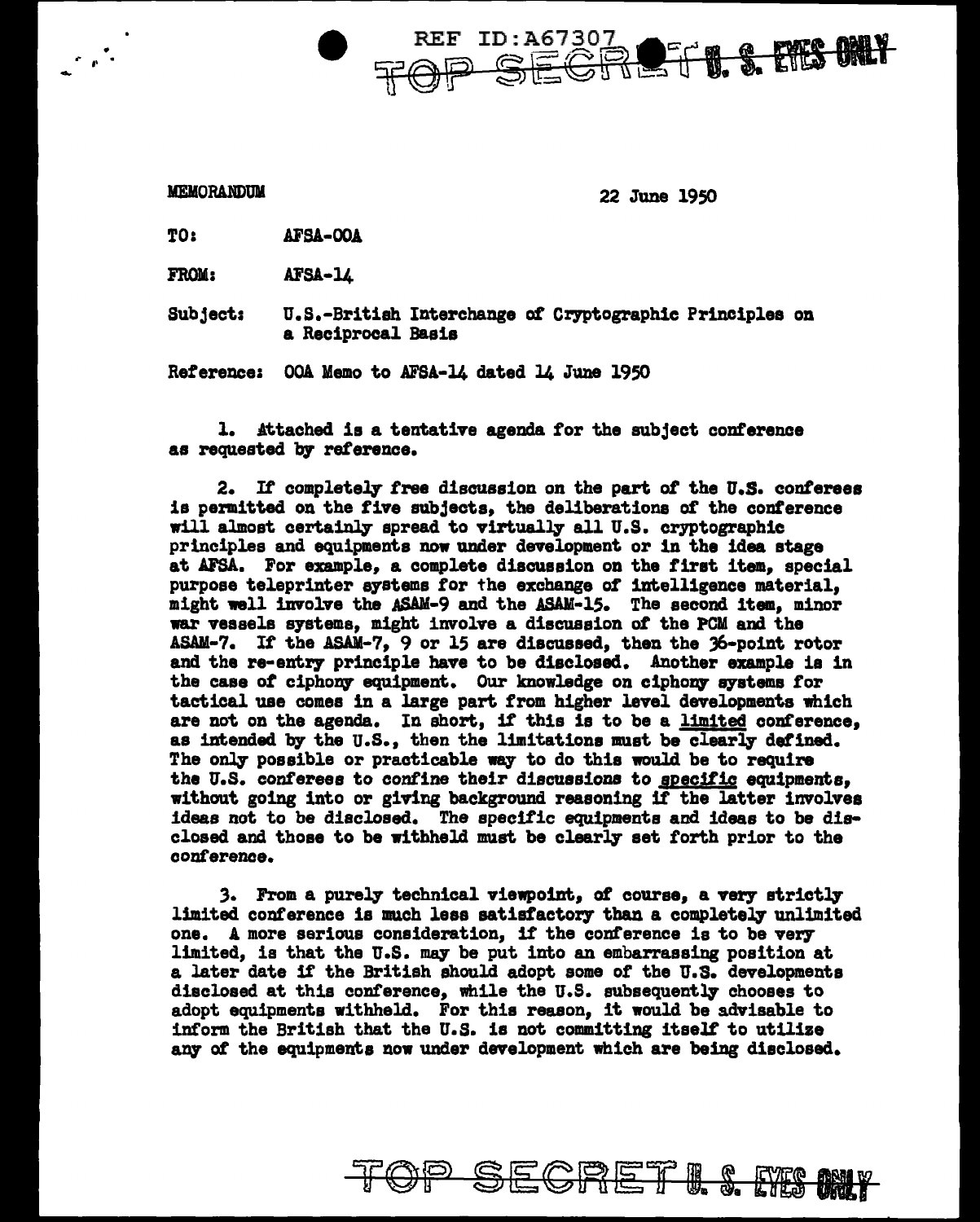

Memorandum to AFSA-OOA (continued)

....

4. In view of the comments made above, it is suggested that the U.S. representatives to this proposed conference should be nominated at an early date and meetings *ot* these representatives should be held prior to submission of the agenda to the British and certainly prior to the first meeting. The purpose of these meetings of purely  $U.S.$  representatives would be to clarify the situation by establishing and defining the limitations on discussions with the British in the Combined Conference.

5. It is suggested further that the conference be organized in sub-comitteee, one for each *ot* the five items on the agenda, and an executive committee with a procedure similar to previous BRD'SA technical conferences.

6. AFSA-03, 04, and 12 are in essential agreement with the above and with the proposed agenda.

*Alliam J. T. Jueden an*<br>WILLIAM F. FRIEDMAN<br>Chief. Technical Division

Incl Tentative agenda

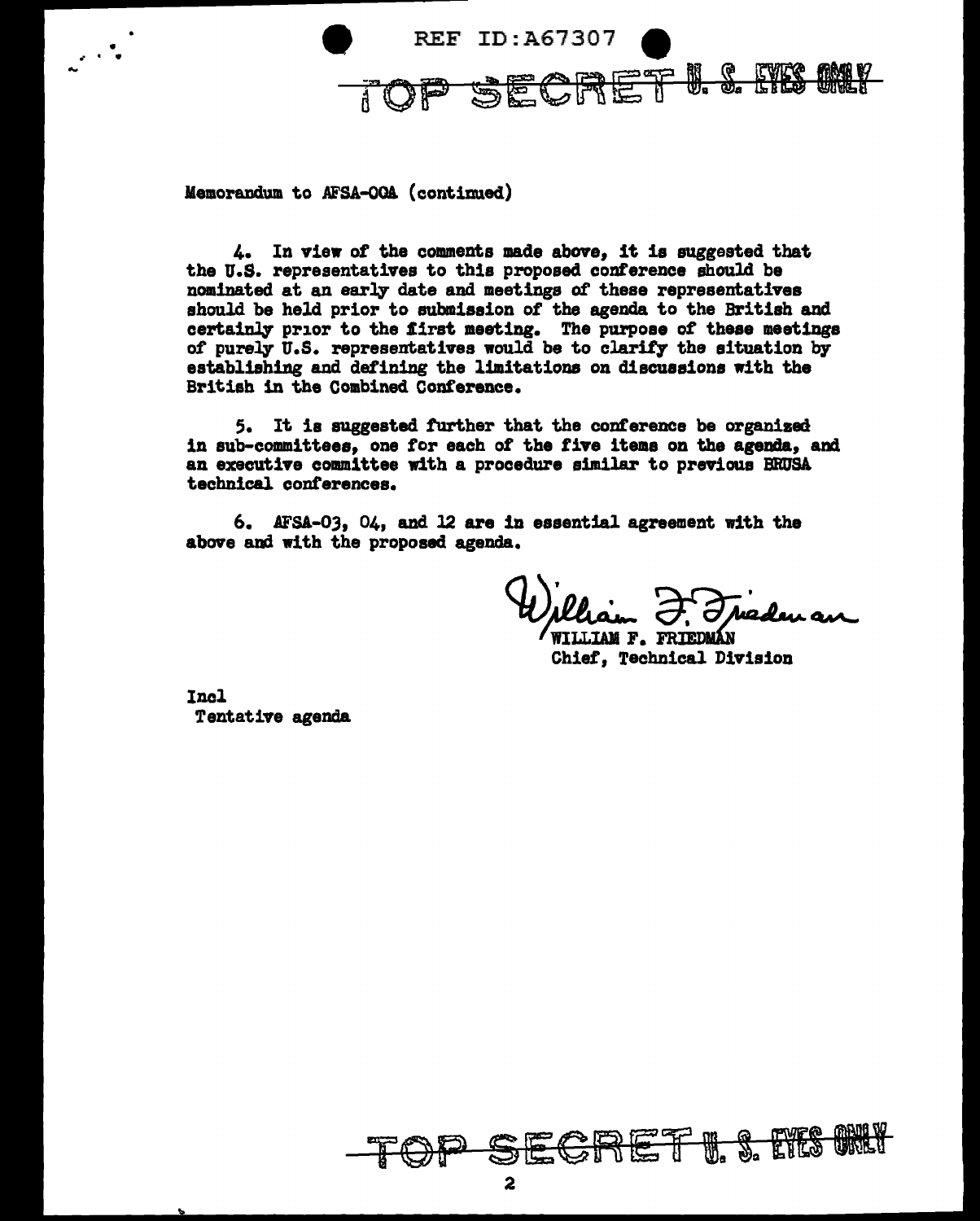#### **TOP FILLS FYFS ANLY** ecxe

Agenda for U.S.-British Conference on the Exchange of Cryptographic Principles

Reference: Memorandum from 00A dated 14 June 1950

The subject conference is to be an initial explora-1. tory conference to exchange information by disclosure of models and designs of <u>cryptographic</u> equipment now under<br>development in the following categories:

Special purpose teleprinter systems for the a, exchange of intelligence material.

b. Low echelon (minor war vessels) telegraphic systems.

> Merchant ship telegraphic systems. G.

d. Meteorological mourity systems including facsimile. teleprinter and telegraph.

e. Voice security systems for tactical purposes.

It is suggested that each of these types of systems 2. be discussed according to a pattern such as that outlined in enclosure A.

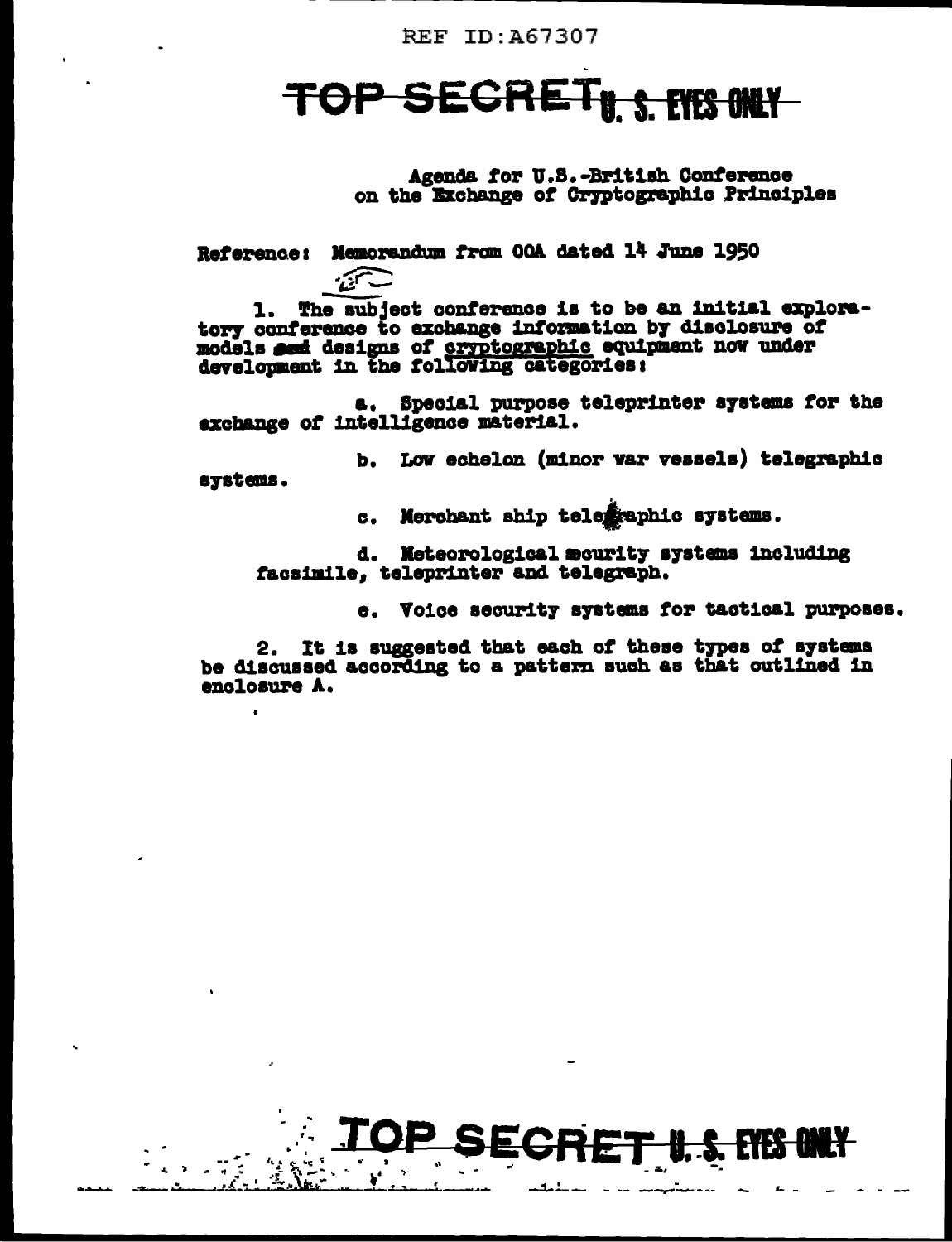# TOP SECRET 11. S. EYES ONLY

**Enclosure A** Bellaussic of

Desirabledd **May Characteristics.** 

> **General** . . . .

and a

- Objective ı.
- Type or level of Employment 2.
- Operational Characteristics **B.** 
	- 1. Security
		- Cryptosecurity **a.**
		- **Radiation Security** ъ.
		- **Transmission Security**  $\mathbf{G}$
	- **Functional Requirements** 2.
	- 3. **Radio Interference**
	- 4. **Pover Requirements**
	- Special Requirements 5.
- Physical Characteristics  $\mathbf{C}$ .
	- 1. Weight and Volume Factors
	- $2<sub>1</sub>$ Operation, Transportation, Packaging and **Storage Requirements**
	- 3. Destruction Requirements
- D. Operation and Maintenance Characteristics of **Rouinment**
- Comint Implications with Respect to Consequences I. of Capture of Equipment
- Present Equipment U.S. II.

 $\mathcal{I}$ 

- Demonstration or Description Λ.
- Discussion concerning Adequacy According to I В. (Interim, Long-range, Emergency).

U. S. EYES ONLY